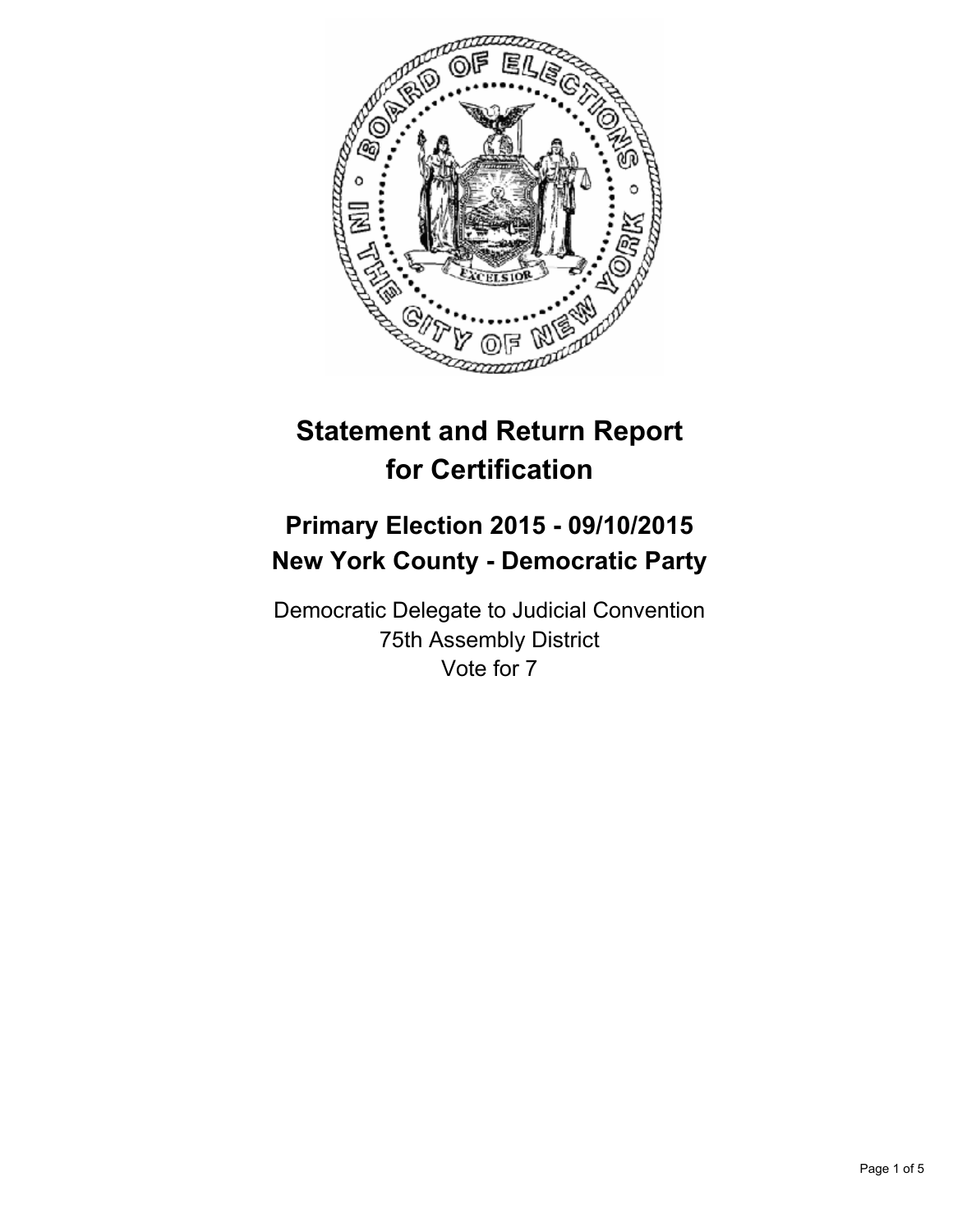

## **Assembly District 75**

| <b>PUBLIC COUNTER</b>                                    | 931          |
|----------------------------------------------------------|--------------|
| ABSENTEE/MILITARY                                        | 121          |
| AFFIDAVIT                                                | 4            |
| <b>Total Ballots</b>                                     | 1,056        |
| Less - Inapplicable Federal/Special Presidential Ballots | 0            |
| <b>Total Applicable Ballots</b>                          | 1,056        |
| EMILY J. GOODMAN                                         | 605          |
| <b>AMY KALM</b>                                          | 376          |
| <b>LIBBY FREIDMAN</b>                                    | 465          |
| <b>MARY D'ELIA</b>                                       | 429          |
| <b>VALERIE MILLER</b>                                    | 443          |
| THOMAS D. SHANAHAN                                       | 370          |
| <b>EVELYN SUAREZ</b>                                     | 471          |
| <b>JUDY L. RICHHEIMER</b>                                | 429          |
| LOWELL D. KERN                                           | 299          |
| <b>ANTHONY SETTEDUCATE</b>                               | 286          |
| LISA A. PADILLA                                          | 457          |
| <b>CHARLOTTE E. DAVIDSON</b>                             | 423          |
| ROBERTO B. ENGLISH                                       | 342          |
| AIXA O TORRES (WRITE-IN)                                 | 1            |
| ALI NAJMI (WRITE-IN)                                     | 1            |
| ARTHUR J. SCHWARTZ (WRITE-IN)                            | $\mathbf 1$  |
| AUSTIN M OCHOA (WRITE-IN)                                | 1            |
| <b>BRAD SEILER (WRITE-IN)</b>                            | 1            |
| BRIAN J JOROAN (WRITE-IN)                                | $\mathbf 1$  |
| CAROL DEMECH (WRITE-IN)                                  | 1            |
| DANIEL P. COPE (WRITE-IN)                                | 1            |
| DAVID LOPEZ (WRITE-IN)                                   | $\mathbf 1$  |
| DONALD TRUMP (WRITE-IN)                                  | 2            |
| DONNA SHARP (WRITE-IN)                                   | 2            |
| ELIZABETH FALLETTA (WRITE-IN)                            | $\mathbf 1$  |
| EMILY GISKE (WRITE-IN)                                   | $\mathbf{1}$ |
| ERNEST MODARELLI (WRITE-IN)                              | 1            |
| HARLAN LEVY (WRITE-IN)                                   | 1            |
| HORTENSE BERMUDEZ (WRITE-IN)                             | 1            |
| IRIS BOWEN (WRITE-IN)                                    | 1            |
| JOHN SHARP (WRITE-IN)                                    | 2            |
| JUDY R RAPROGAL (WRITE-IN)                               | 1            |
| JULIET HOFNER (WRITE-IN)                                 | 1            |
| KAY MICHAELS (WRITE-IN)                                  | 1            |
| KERMAU SINGH (WRITE-IN)                                  | 1            |
| KIM SYKES (WRITE-IN)                                     | 1            |
| LESLIE GEVIRTZ (WRITE-IN)                                | 1            |
| LOUIS VUOLO (WRITE-IN)                                   | 1            |
| MARK R STZIN (WRITE-IN)                                  | 1            |
| MIKE DILLON (WRITE-IN)                                   | 1            |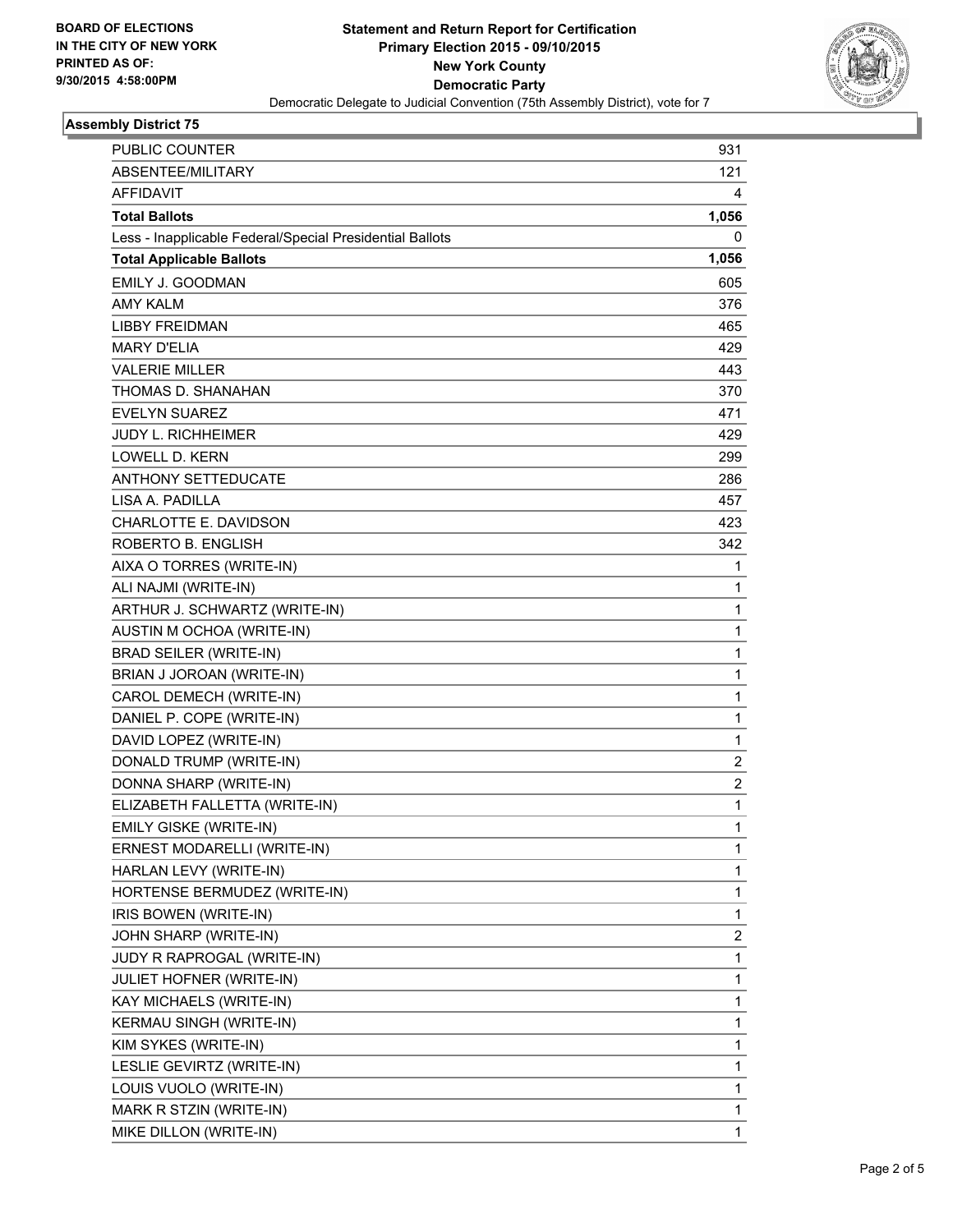

## **Assembly District 75**

| PZDRO A CARDI (WRITE-IN)           |       |
|------------------------------------|-------|
| THOMAS ADCOCK (WRITE-IN)           |       |
| TI-HUA CHANG (WRITE-IN)            |       |
| UNATTRIBUTABLE WRITE-IN (WRITE-IN) | 8     |
| VIRGINA M KEE (WRITE-IN)           |       |
| <b>Total Votes</b>                 | 5,437 |
| Unrecorded                         | 1.955 |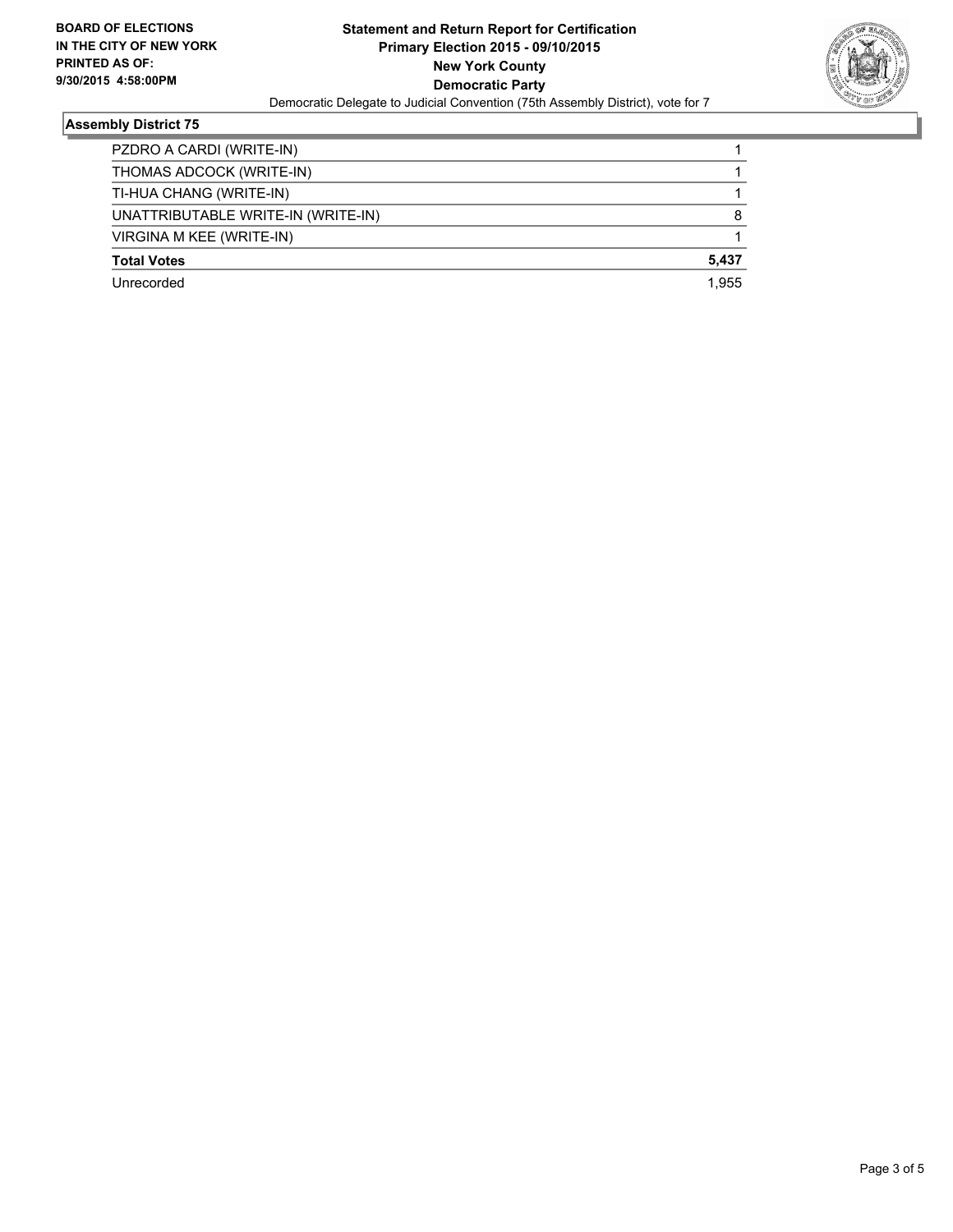

#### **Total for Democratic Delegate to Judicial Convention (75th Assembly District) - New York County**

| <b>PUBLIC COUNTER</b>                                    | 931            |
|----------------------------------------------------------|----------------|
| ABSENTEE/MILITARY                                        | 121            |
| <b>AFFIDAVIT</b>                                         | 4              |
| <b>Total Ballots</b>                                     | 1,056          |
| Less - Inapplicable Federal/Special Presidential Ballots | 0              |
| <b>Total Applicable Ballots</b>                          | 1,056          |
| <b>EMILY J. GOODMAN</b>                                  | 605            |
| AMY KAI M                                                | 376            |
| <b>LIBBY FREIDMAN</b>                                    | 465            |
| <b>MARY D'ELIA</b>                                       | 429            |
| <b>VALERIE MILLER</b>                                    | 443            |
| THOMAS D. SHANAHAN                                       | 370            |
| <b>EVELYN SUAREZ</b>                                     | 471            |
| <b>JUDY L. RICHHEIMER</b>                                | 429            |
| <b>LOWELL D. KERN</b>                                    | 299            |
| <b>ANTHONY SETTEDUCATE</b>                               | 286            |
| LISA A. PADILLA                                          | 457            |
| <b>CHARLOTTE E. DAVIDSON</b>                             | 423            |
| ROBERTO B. ENGLISH                                       | 342            |
| AIXA O TORRES (WRITE-IN)                                 | 1              |
| ALI NAJMI (WRITE-IN)                                     | 1              |
| ARTHUR J. SCHWARTZ (WRITE-IN)                            | 1              |
| AUSTIN M OCHOA (WRITE-IN)                                | 1              |
| <b>BRAD SEILER (WRITE-IN)</b>                            | 1              |
| BRIAN J JOROAN (WRITE-IN)                                | 1              |
| CAROL DEMECH (WRITE-IN)                                  | 1              |
| DANIEL P. COPE (WRITE-IN)                                | 1              |
| DAVID LOPEZ (WRITE-IN)                                   | 1              |
| DONALD TRUMP (WRITE-IN)                                  | 2              |
| DONNA SHARP (WRITE-IN)                                   | $\overline{2}$ |
| ELIZABETH FALLETTA (WRITE-IN)                            | $\mathbf{1}$   |
| EMILY GISKE (WRITE-IN)                                   | 1              |
| ERNEST MODARELLI (WRITE-IN)                              | 1              |
| HARLAN LEVY (WRITE-IN)                                   | 1              |
| HORTENSE BERMUDEZ (WRITE-IN)                             | 1              |
| IRIS BOWEN (WRITE-IN)                                    | 1              |
| JOHN SHARP (WRITE-IN)                                    | 2              |
| JUDY R RAPROGAL (WRITE-IN)                               | 1              |
| <b>JULIET HOFNER (WRITE-IN)</b>                          | 1              |
| KAY MICHAELS (WRITE-IN)                                  | 1              |
| KERMAU SINGH (WRITE-IN)                                  | 1              |
| KIM SYKES (WRITE-IN)                                     | 1              |
| LESLIE GEVIRTZ (WRITE-IN)                                | 1              |
| LOUIS VUOLO (WRITE-IN)                                   | 1              |
| MARK R STZIN (WRITE-IN)                                  | 1              |
| MIKE DILLON (WRITE-IN)                                   | $\mathbf{1}$   |